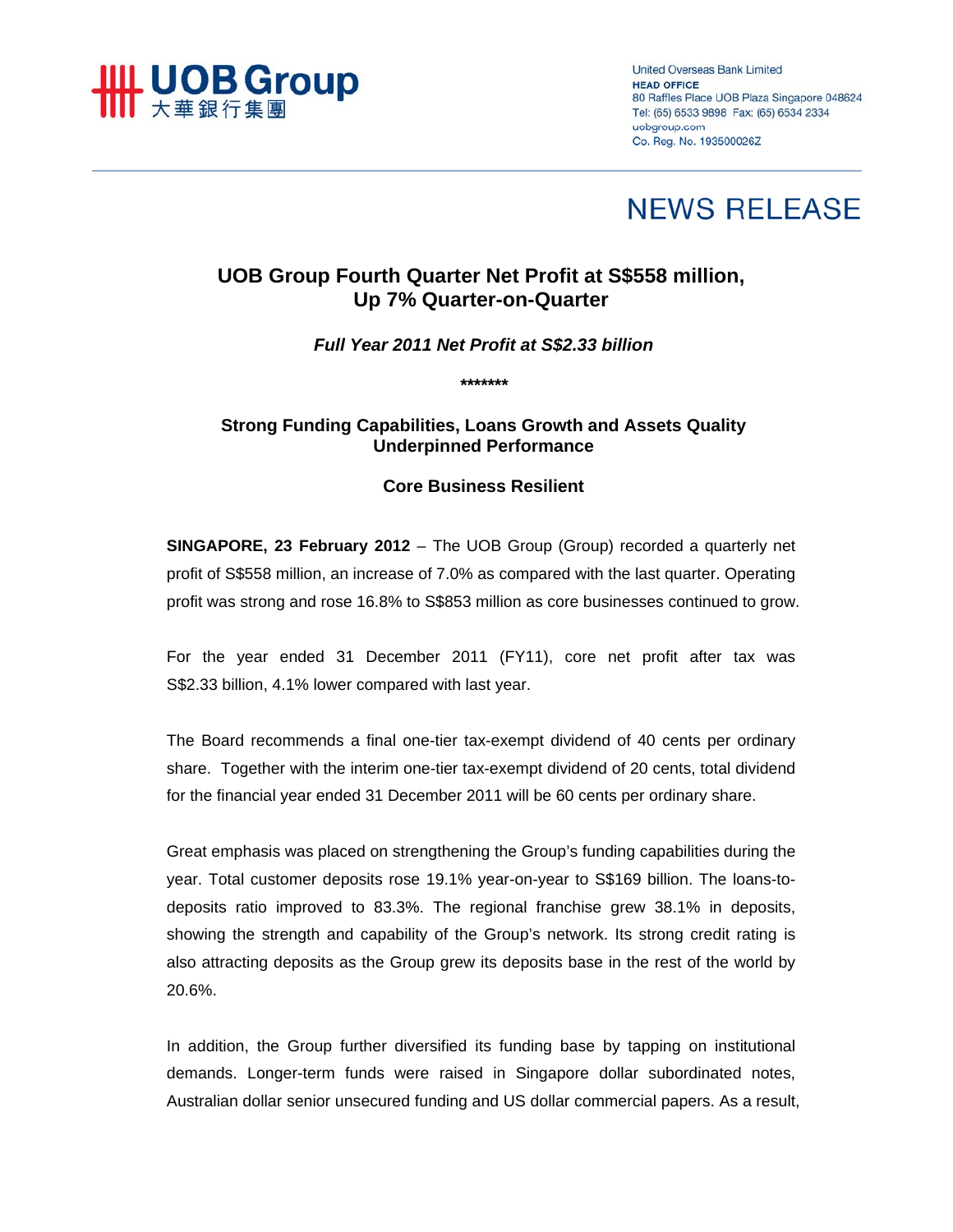less reliance was placed on interbank funding which dropped 38.0% for the year to S\$19.8 billion.

During the year, the Group deployed its balance sheet towards growing its franchise business. Emphasis was on growing customer loans which rose by 25.0% to S\$144 billion from a year ago. The increase was broad based across geographies and industries as the Group's regionalisation strategy and cross-selling efforts continued to deliver results. Loans from the regional countries grew 35.2% while that from Singapore was also strong at 22.2%, crossing S\$90 billion as at 31 December 2011.

The Group's assets quality remained sound. Investments in securities were reduced with European bank debt securities pared down considerably. In 4Q11, the nonperforming loans ratio improved to 1.4% and the loans charge off rate was maintained at 30 basis points, the same as last quarter. For FY11, the non-performing loans ratio improved 40 basis points to 1.4% and the loans charge off rate improved 5 basis points to 30 basis points.

The Group's capital adequacy ratios (CAR) continued to be strong with core Tier 1, Tier 1 and total CAR at 11.9%, 13.5% and 16.7% respectively. In June 2011, the Monetary Authority of Singapore announced the new Basel III requirements will take effect from 2013. The core Tier 1 ratio would be even higher at 13.5% if the Group were to adopt the phased-in deduction against common equity of 0% for 2013.

## Net Interest Income

Net interest income rose 6.9% to reach a new quarterly high of S\$978 million in 4Q11 and 4.1% for FY11 to S\$3.68 billion. The increase was supported by robust loans growth. Net interest margin improved 6 basis points to 1.95% in 4Q11 while FY11 was at 1.92%. Against the same quarter last year, net interest income was higher by 13.1%.

#### Fee and Commission Income

Fee and commission income for 4Q11 rose 1.0% to S\$327 million over the last quarter while for FY11, the increase was 13.3% to S\$1.32 billion. With focused efforts on crossselling and leveraging on a pan-regional franchise, growth was registered across geographies and products. Loan-related activities delivered a significant increase in fee income of 29.9%, reaching a new yearly high of S\$370 million for FY11. Higher fee income was also received from trade-related, credit card and investment-related businesses. Compared with the same quarter last year, fee and commission income rose 5.4%.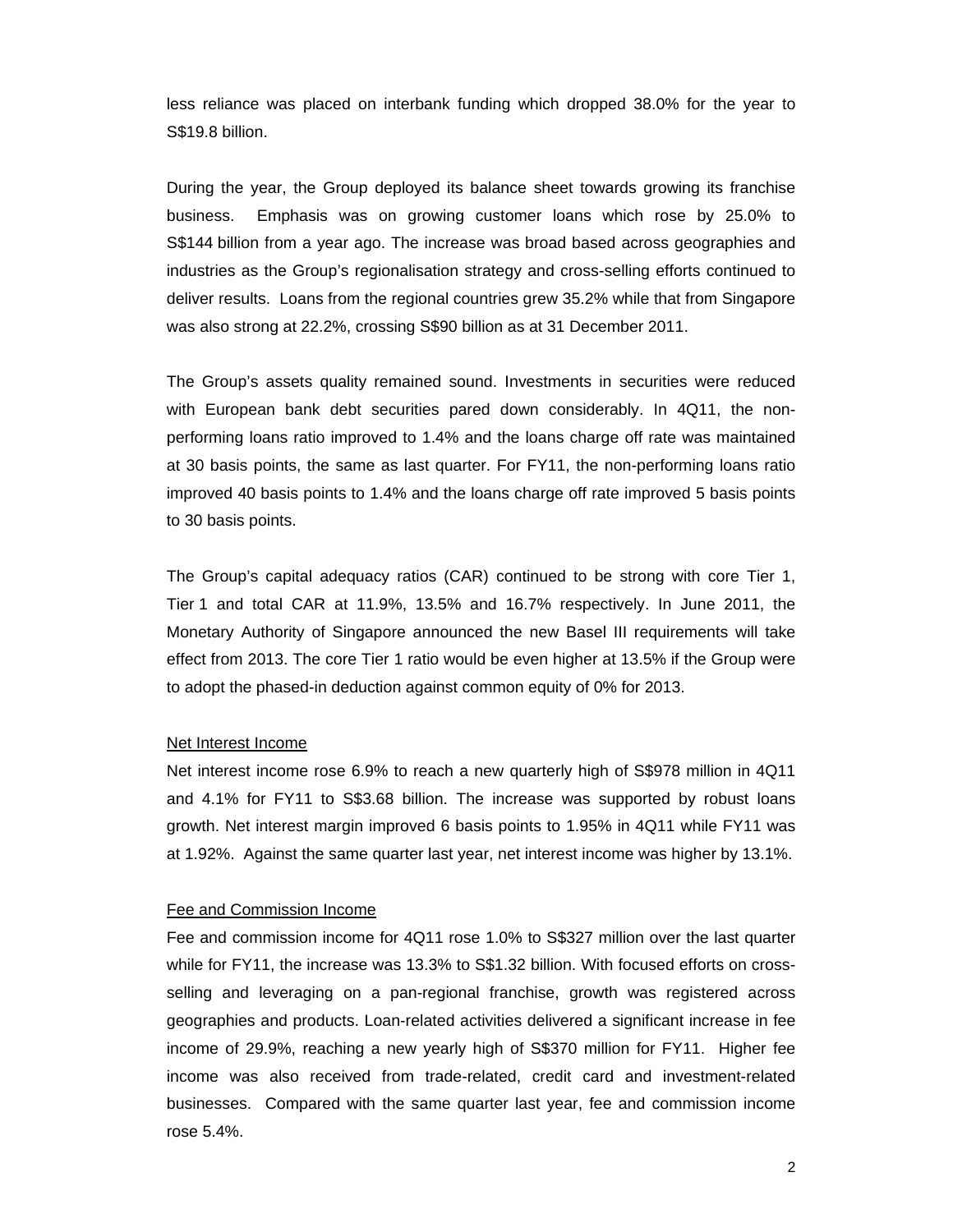## Trading and Investment Income

Trading and investment income in 4Q11 improved 58.0% to S\$89 million, despite the loss incurred in trimming down the debt investment securities portfolio. FY11 was lower at S\$392 million from a year ago in view of weaker market sentiments in the second half of the year. In the same quarter last year, trading and investment income was S\$144 million due to better market conditions.

## Expenses

Expenses declined 1.0% to S\$625 million quarter-on-quarter as the Group continued to contain costs against a backdrop of market volatility and an uncertain global outlook. For FY11, expenses increased 8.5% to S\$2.45 billion due to higher staff costs, occupancy and revenue-related expenses. Staff costs rose 13.0% with an increase in headcount to support business growth. The expense-to-income ratio stood at 43.0%. Compared with the same quarter last year, expenses crept up 0.8%.

## **CEO's Statement**

Mr Wee Ee Cheong, the UOB Group's Deputy Chairman and Chief Executive Officer, said: "Our core business remains strong and we are well-positioned to capture new opportunities across Asia. We have the right resources in the right markets and continue to invest in capabilities to ride on the rising intra-regional flows and growing consumer affluence in the region.

In the last quarter, we achieved a record high net interest income and a rebound in our net interest margin. Our fee income continued to improve as cross-selling efforts intensified. Our regionalisation strategy is delivering as planned, with fees, loans and deposits from our regional markets outpacing those of Singapore.

Balance sheet management, which has always been of utmost importance to us, is more so against today's volatile backdrop. We believe the global banking landscape is undergoing a fundamental shift towards the Asian commercial banking model – which is funded by non-bank deposits. Asia continues to show resilience in the face of ongoing uncertainty from the West. And we remain optimistic this resilience will continue."